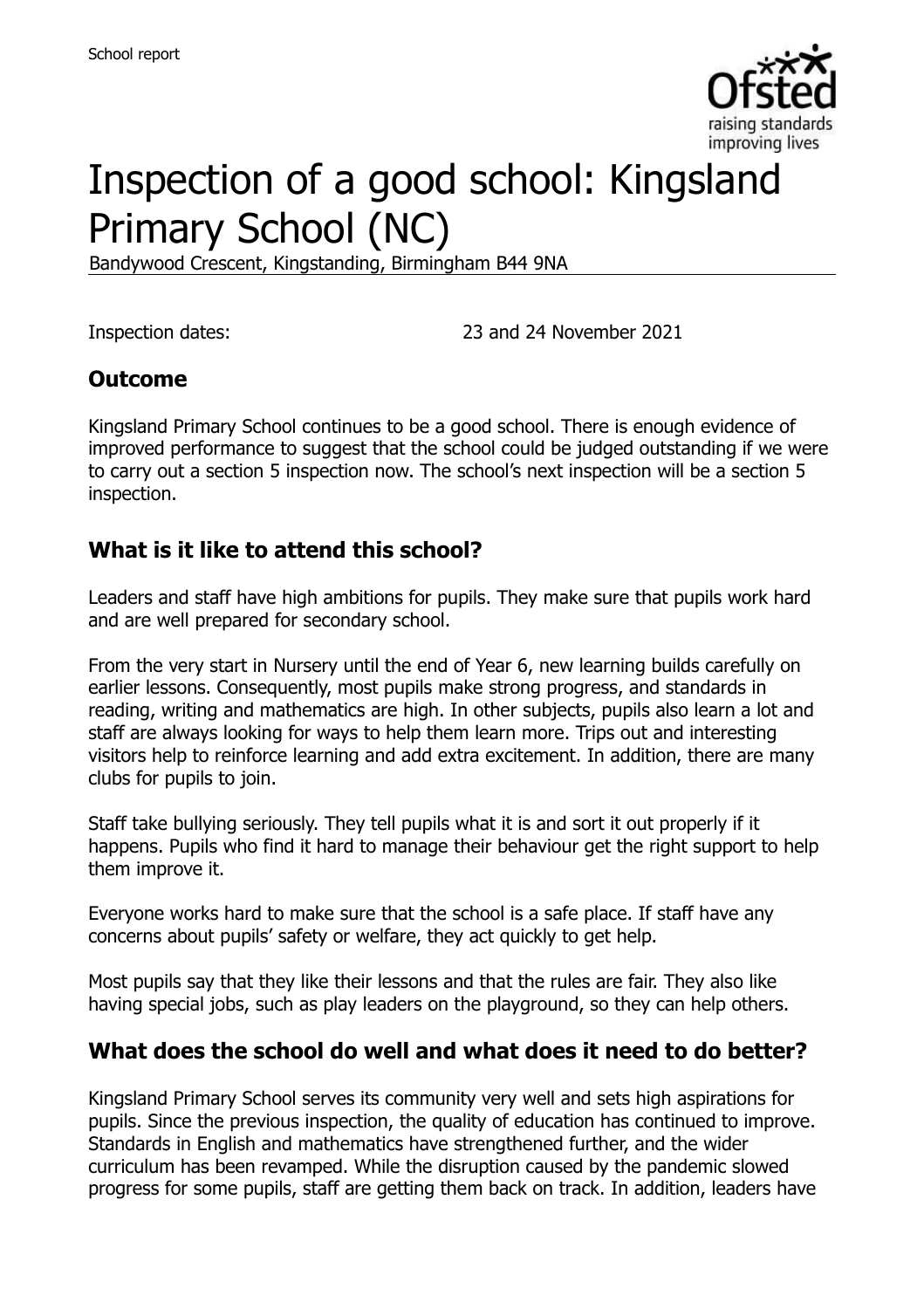

been quick to get after-school clubs and special events, such as a Stone Age history day, up and running again. In almost every respect, the school is back to business as usual and pupils are thriving now that they are back in class.

In the Nursery class, staff help children with their speaking and listening. They help them to understand words. They give them plenty of activities that require them to get on with others and talk about their ideas. Through songs and rhymes, children learn about sounds and numbers. Such activities get them interested in the rhythm and patterns of language and mathematics. Work in the Reception class builds securely on this great start. The school has recently started with a new phonics programme, which has put even more systematic rigour into the whole-school approach. On top of this, staff in all year groups make sure that pupils have good-quality books to study in class. Staff introduce them to many different authors. They also run workshops for parents and carers to show them how to help their children with learning at home.

Mathematics is also taught in a structured way. Teachers have the planning and resources they need to teach the subject well. Regular input and oversight from the mathematics leader also promote a consistent approach.

Beyond English and mathematics, pupils learn a lot in other subjects. In history, geography and art, for instance, curriculum plans map out exactly what needs to be taught and when. These plans show how pupils should build up knowledge in a logical sequence. Teachers check what pupils know and revisit crucial content so that they practise and remember the right things. In all classes, pupils do a lot of work, although their presentation could be better.

Lessons are usually managed well, as is pupils' behaviour. Some pupils have difficult lives and find it hard to settle in school. Staff understand this and go out of their way to provide them with constructive help so they can make the most of lessons. Through opportunities to take on helpful jobs in school, pupils learn to think about others and to take responsibility. This helps to build empathy and a positive outlook on life.

Personal, social and health education (PSHE) is well established across the school. In lessons and assemblies, staff teach pupils about healthy relationships and how to stay safe. The school's PSHE programme covers different types of bullying. Staff provide sensible advice to pupils and parents about what bullying is and what to do about it if it happens. In addition, forms kept near the school entrance are available to everyone to record any concerns.

Pupils who have special educational needs and/or disabilities get high-quality support. Whether pupils need help with their emotions or their learning, the school makes sure that they get the right sort of attention. Staff include all pupils in all that the school does.

Staff say that leaders have high expectations but support them in their jobs. Parents express mixed views about the school. However, most of those who expressed a view reported that it does a great job.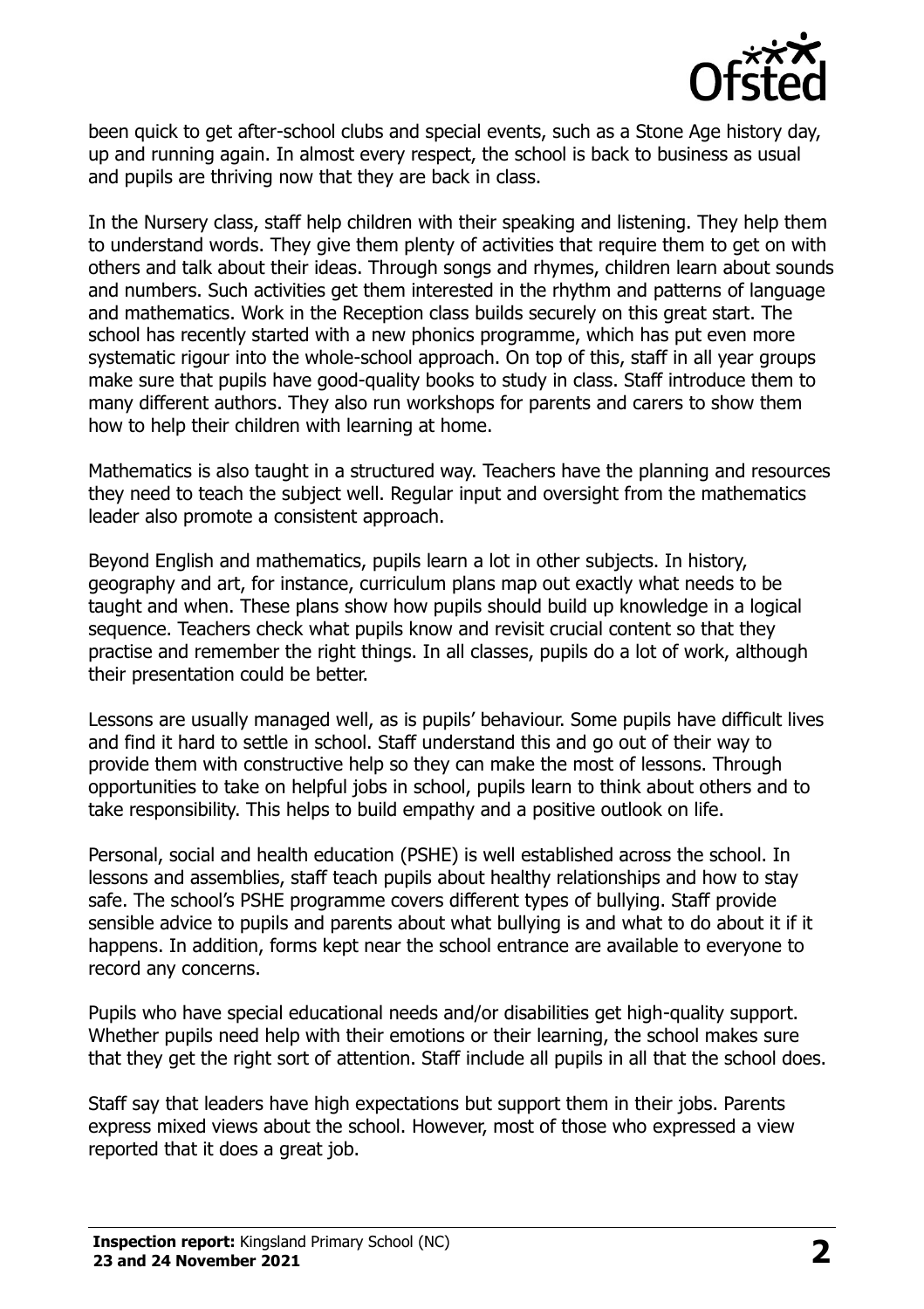

In discussion with the headteacher, the inspector agreed that how the curriculum enables pupils to build carefully on prior knowledge and understanding in foundation subjects may usefully serve as a focus for the next inspection.

# **Safeguarding**

The arrangements for safeguarding are effective.

The school has efficient systems for noticing and following up any concerns about pupils' safety or welfare. Leaders hold weekly staff briefings to keep everyone informed about the things they need to know. They also use regular quizzes to check that staff understand safeguarding guidance. Consequently, staff know about likely local risks and are alert to any warning signs. Furthermore, the school is in regular contact with different agencies that work together to keep pupils safe.

Through lessons, assemblies and newsletters, the school shares important safety messages with pupils and parents.

All the required checks on adults in school are carried out correctly.

#### **What does the school need to do to improve?**

### **(Information for the school and appropriate authority)**

**Pupils' work is often untidy or not well set out. This can lead to mistakes and work that** is hard to read. Staff give pupils clear guidance about how to form letters and handwriting, but still accept some work that is carelessly presented. Leaders and staff should raise everyone's expectations for the presentation of work.

#### **Background**

When we have judged a school to be good, we will then normally go into the school about once every four years to confirm that the school remains good. This is called a section 8 inspection of a good or outstanding school, because it is carried out under section 8 of the Education Act 2005. We do not give graded judgements on a section 8 inspection. However, if we find evidence that a school would now receive a higher or lower grade, then the next inspection will be a section 5 inspection. Usually this is within one to two years of the date of the section 8 inspection. If we have serious concerns about safeguarding, behaviour or the quality of education, we will deem the section 8 inspection a section 5 inspection immediately.

This is the second section 8 inspection since we judged the school to be good in November 2011.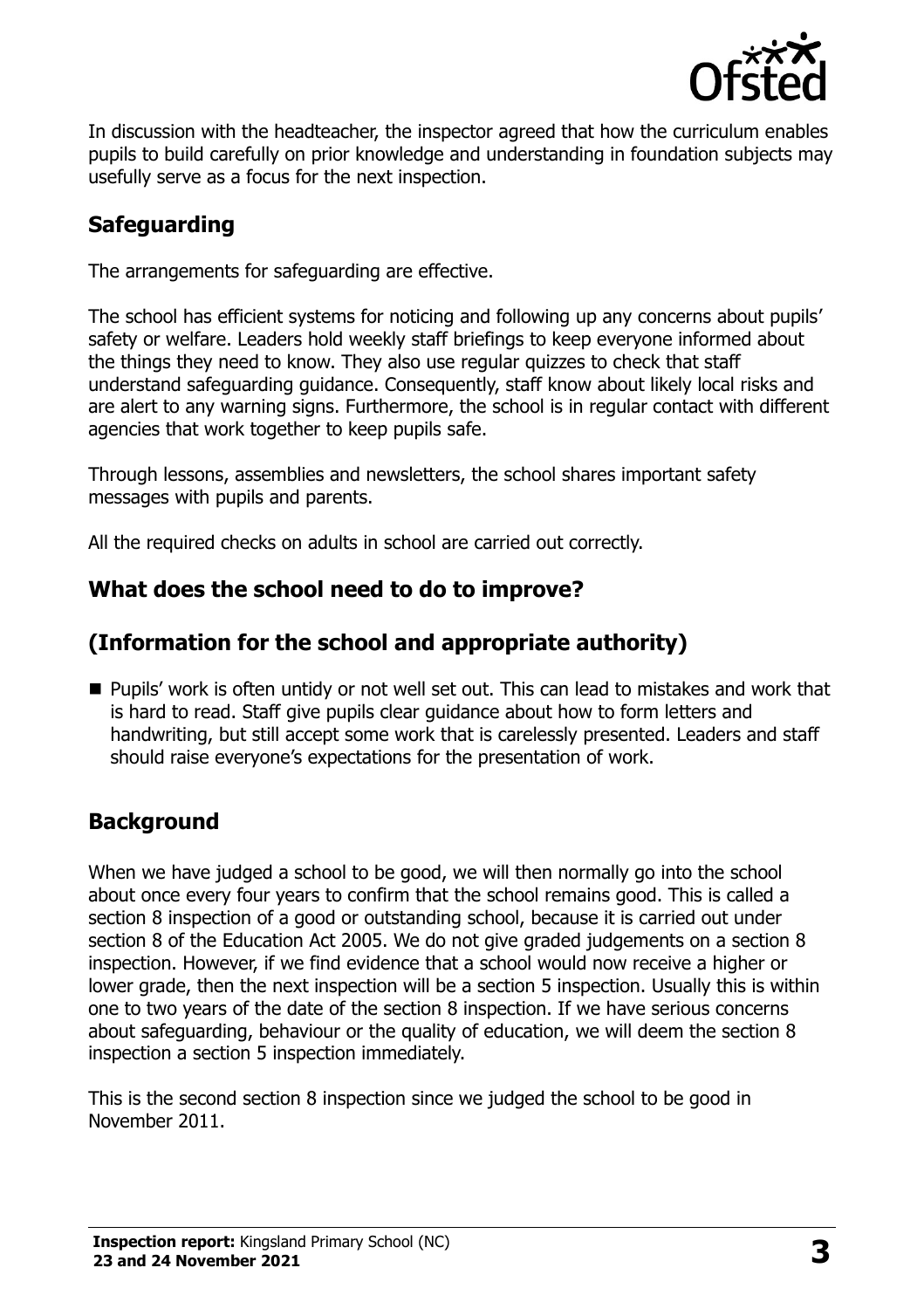

#### **How can I feed back my views?**

You can use [Ofsted Parent View](https://parentview.ofsted.gov.uk/) to give Ofsted your opinion on your child's school, or to find out what other parents and carers think. We use information from Ofsted Parent View when deciding which schools to inspect, when to inspect them and as part of their inspection.

The Department for Education has further [guidance](http://www.gov.uk/complain-about-school) on how to complain about a school.

If you are the school and you are not happy with the inspection or the report, you can [complain to Ofsted.](https://www.gov.uk/complain-ofsted-report)

#### **Further information**

You can search for [published performance](http://www.compare-school-performance.service.gov.uk/) information about the school.

In the report, '[disadvantaged pupils](http://www.gov.uk/guidance/pupil-premium-information-for-schools-and-alternative-provision-settings)' refers to those pupils who attract government pupil premium funding: pupils claiming free school meals at any point in the last six years and pupils in care or who left care through adoption or another formal route.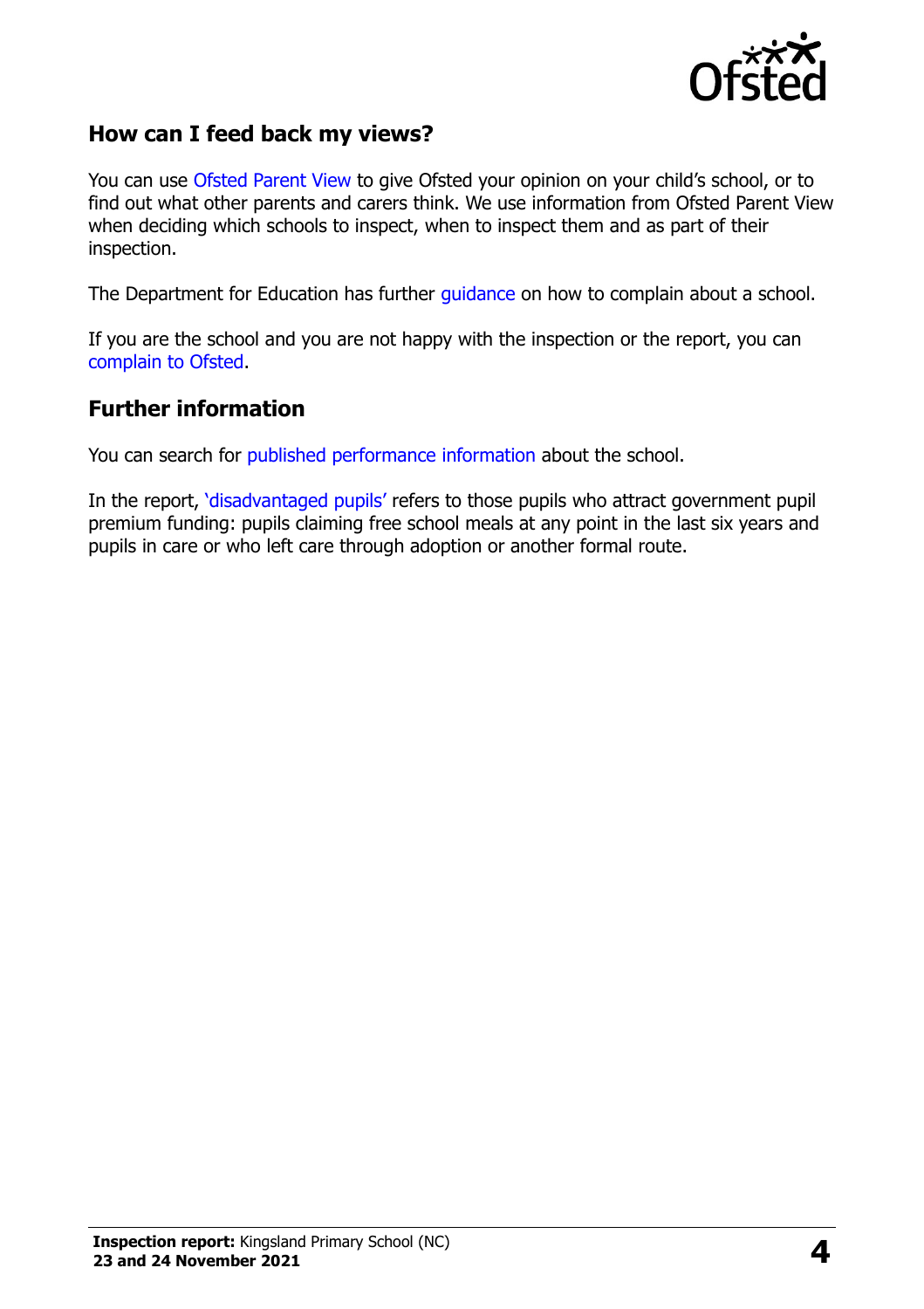

# **School details**

| Unique reference number             | 103221                                                                 |
|-------------------------------------|------------------------------------------------------------------------|
| <b>Local authority</b>              | Birmingham                                                             |
| <b>Inspection number</b>            | 10200079                                                               |
| <b>Type of school</b>               | Primary                                                                |
| <b>School category</b>              | Community                                                              |
| Age range of pupils                 | 3 to 11                                                                |
| <b>Gender of pupils</b>             | Mixed                                                                  |
| Number of pupils on the school roll | 366                                                                    |
| <b>Appropriate authority</b>        | The governing body                                                     |
| <b>Chair of governing body</b>      | David Clifton                                                          |
| <b>Headteacher</b>                  | Karen Sedgwick                                                         |
| Website                             | www.kingsland.bham.sch.uk                                              |
| Date of previous inspection         | 21 September 2016, under section 8 of the<br><b>Education Act 2005</b> |

# **Information about this school**

- A private provider offers childcare on the school site. This is subject to a separate inspection at a different time.
- $\blacksquare$  The school does not use any alternative provision.

# **Information about this inspection**

This was the first routine inspection the school had received since the COVID-19 pandemic began. The inspector discussed the impact of the pandemic with school leaders, and has taken that into account in his evaluation.

- During the inspection, the inspector carried out deep dives in the following subjects: reading, art, history and geography. In these subjects, the inspector visited lessons, looked at pupils' work, examined teachers' plans and talked with pupils and staff about the way the subjects were planned and taught. He also looked at mathematics and some other subjects in less detail to check how they were organised and taught.
- The inspector noted 2019 external performance data about the school and looked at school documents. These included information about pupils' attendance and behaviour,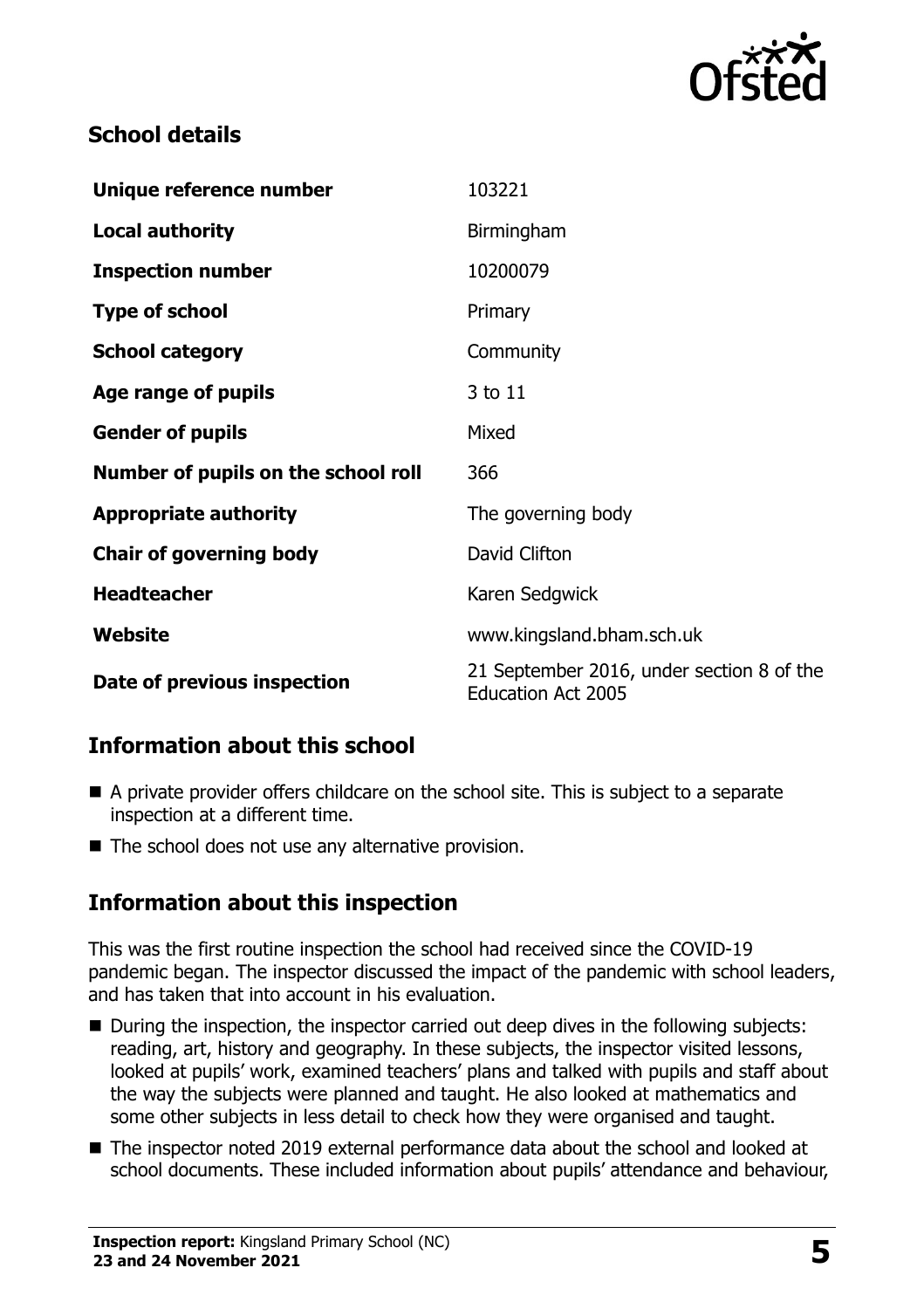

the curriculum, extra-curricular activities and improvement planning. He also checked the school's website.

- The inspector asked pupils, staff, leaders and governors about safeguarding arrangements. He examined the record of employment checks on school staff and looked at other school records. He also found out about safety procedures and routines at the school.
- The inspector watched pupils' behaviour in class, at lunchtime, in assembly, on the playground and at other times during the day.
- During the inspection, the inspector had formal meetings with the headteacher, other senior leaders, subject leaders, governors, teachers and pupils. He also met with a school improvement partner.
- The inspector talked informally with pupils and staff to gather general information about school life. In addition, he took account of the responses to Ofsted's surveys of staff, pupil and parent views.

#### **Inspection team**

Martin Pye, lead inspector Her Majesty's Inspector